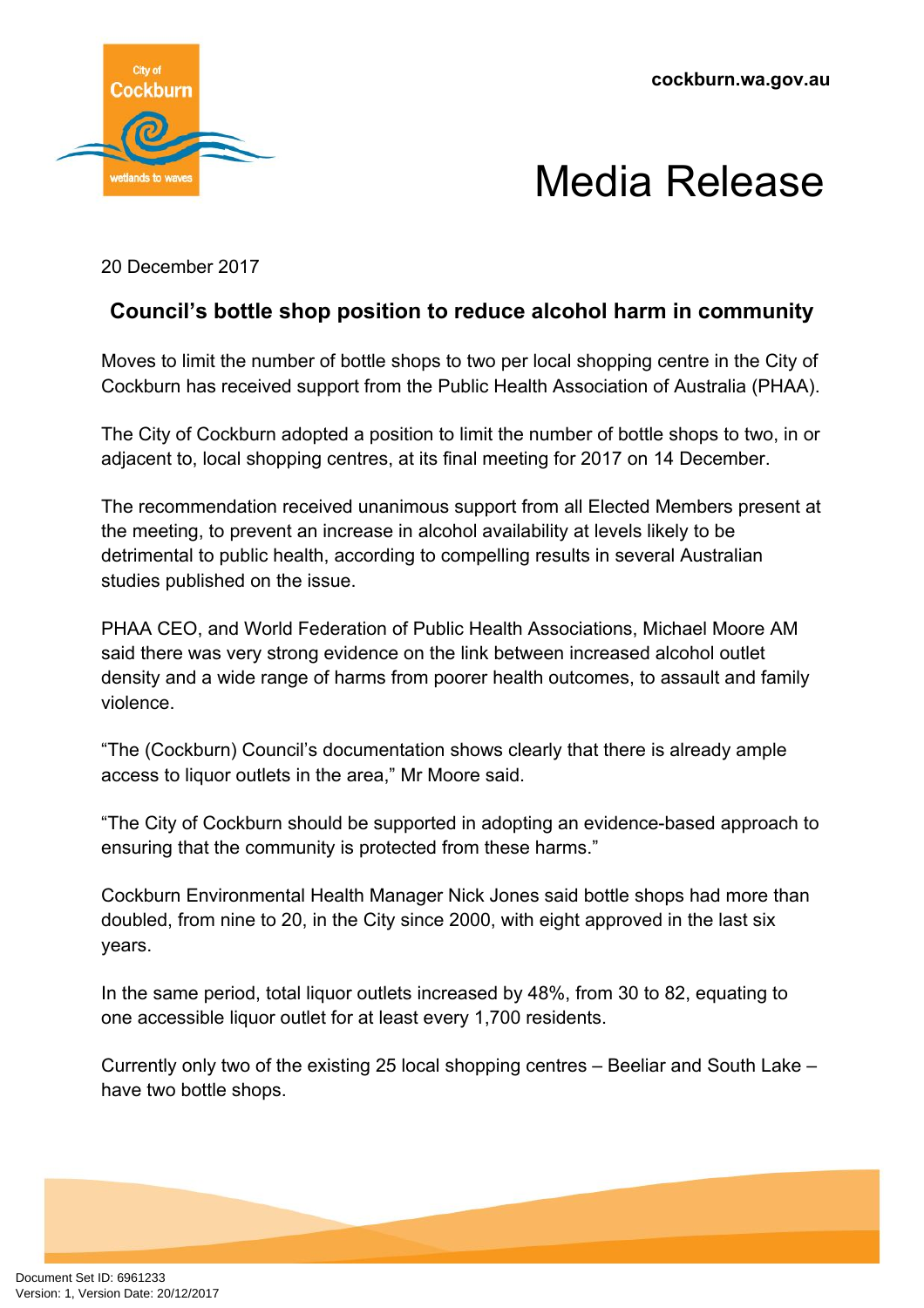

## Media Release

But it is likely a third bottle shop application will result from the Aldi currently under construction next to the proposed Vale Tavern, which will likely include a drive-through bottle shop, at Beeliar shopping centre.

Without the Aldi proposal, the current bottle shop and the proposed drive-through would take the packaged liquor outlets at the centre to a maximum of two, now adopted as part of the City's new position statement.

Mr Jones said if the current growth rate of bottle shops continued, it would be a concern to the community and from a public health perspective, could be argued that the City is reaching the point where on behalf of the community, it should declare that the density is adequate and should not be increased.

"While it is a difficult position, because a poll would probably result in more people for than against more bottle shops, it is a scenario where Elected Members have the responsibility to consider the overall health of the community, rather than popular opinion," Mr Jones said.

A recent study published by *Dr Michael Livingston* from the Centre for Alcohol Policy Research at Melbourne's La Trobe University, found the availability of packaged liquor was associated with increased rates of assault, domestic violence, chronic disease and heavy drinking.

"Research showed that for every 10,000 additional litres of pure alcohol sold by off-site outlets, domestic violence rose by 26 per cent in that area," Dr Livingston said in March this year.

The City also cited the Foundation for Alcohol Research Annual Alcohol Poll 2017 which found:

- 78% of people believe Australia has a problem with excessive drinking or alcohol abuse,
- People are most worried about alcohol-related road traffic accidents (78%), violence (76%) and child abuse and neglect (71%),
- 92% of Australians think there is a link between alcohol and family and domestic violence, and